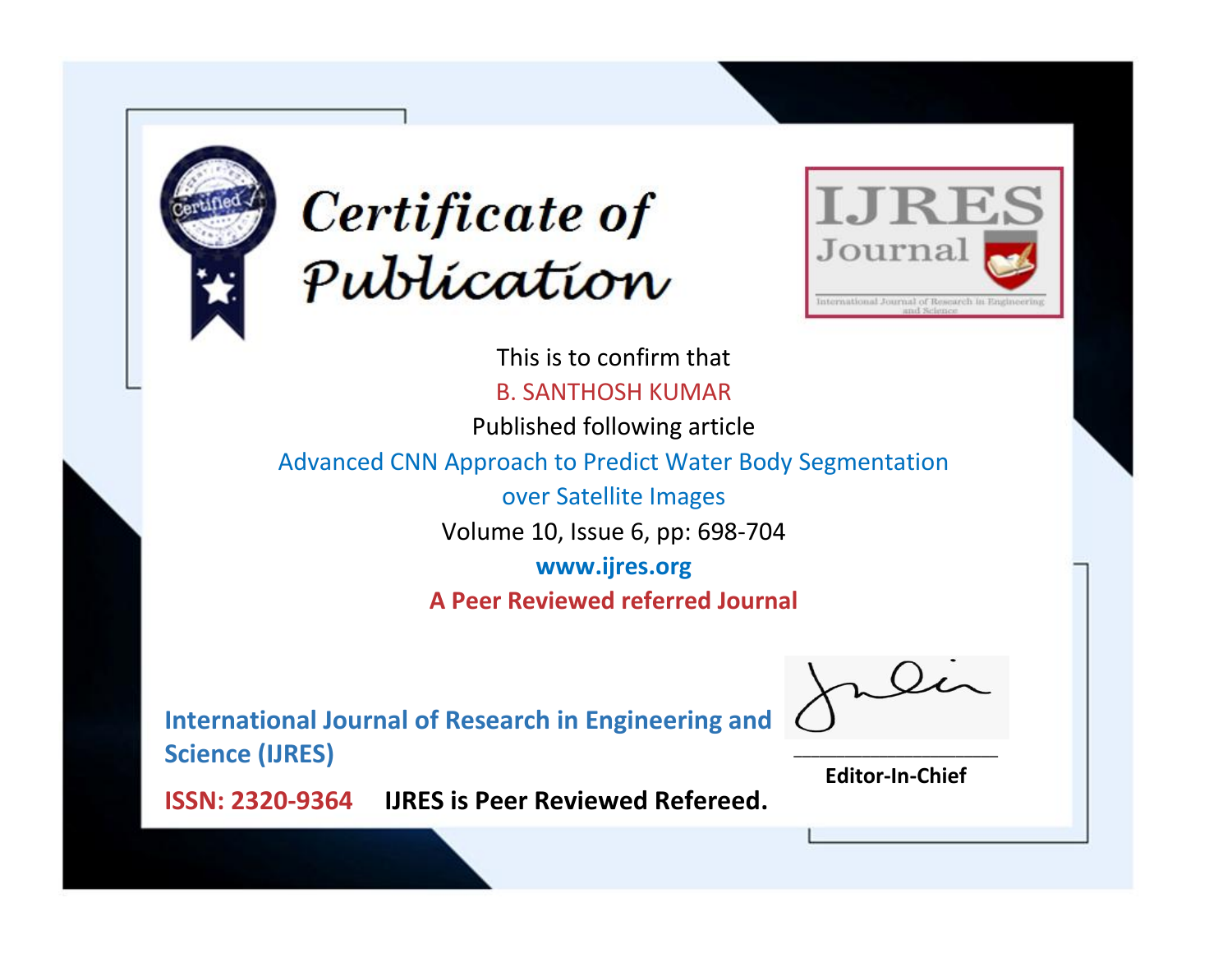



This is to confirm that

CH. SRIPRIYA

Published following article

Advanced CNN Approach to Predict Water Body Segmentation

over Satellite Images

Volume 10, Issue 6, pp: 698-704

**www.ijres.org**

**A Peer Reviewed referred Journal**

**International Journal of Research in Engineering and Science (IJRES)**

\_\_\_\_\_\_\_\_\_\_\_\_\_\_\_\_\_\_\_\_\_\_\_\_ **Editor-In-Chief**

**Journal.**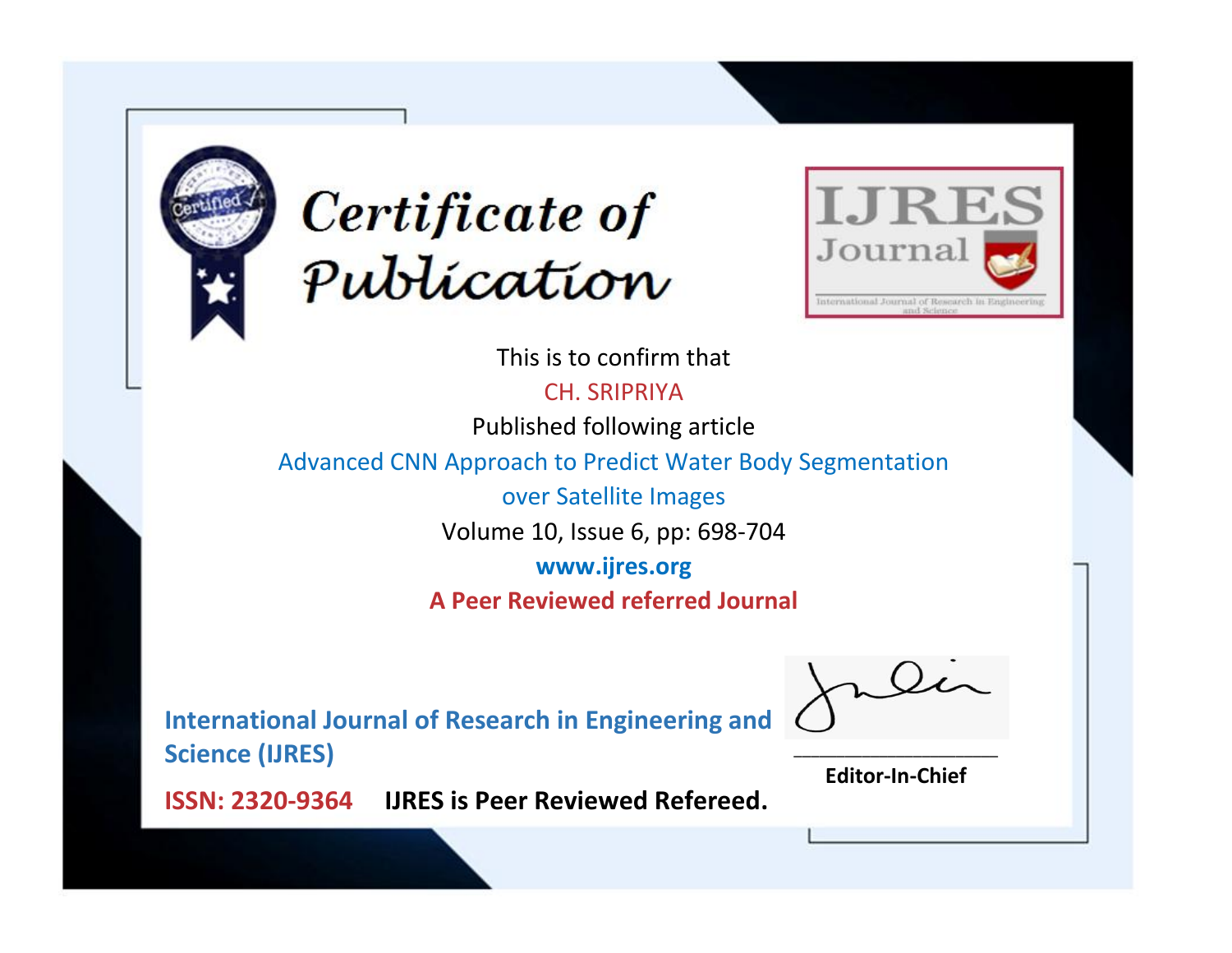



This is to confirm that B. REETHIKA DEVI Published following article Advanced CNN Approach to Predict Water Body Segmentation over Satellite Images Volume 10, Issue 6, pp: 698-704 **www.ijres.org A Peer Reviewed referred Journal**

**International Journal of Research in Engineering and Science (IJRES)**

\_\_\_\_\_\_\_\_\_\_\_\_\_\_\_\_\_\_\_\_\_\_\_\_ **Editor-In-Chief**

**Journal.**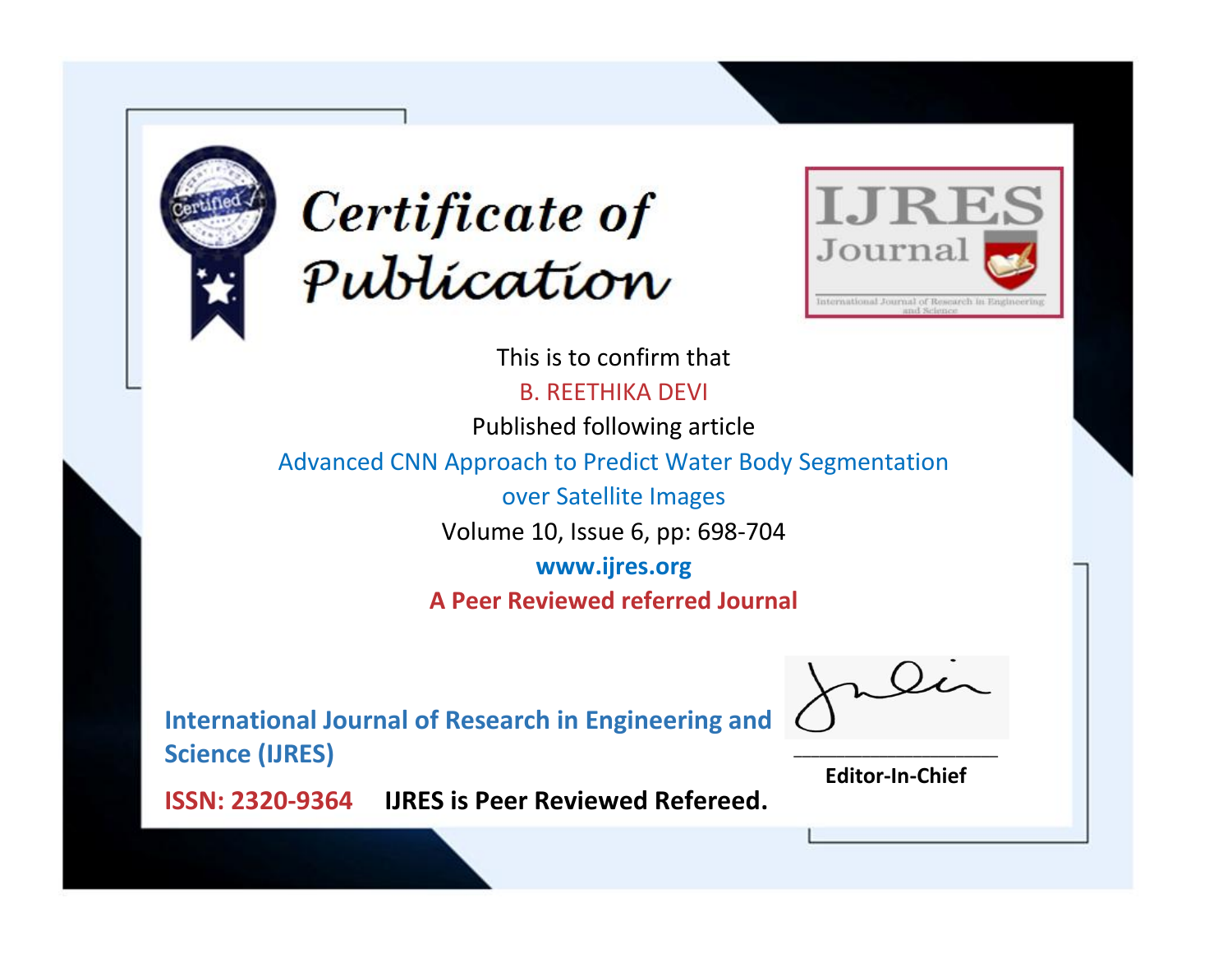



This is to confirm that SK. RESHMA

Published following article

Advanced CNN Approach to Predict Water Body Segmentation

over Satellite Images

Volume 10, Issue 6, pp: 698-704

**www.ijres.org**

**A Peer Reviewed referred Journal**

**International Journal of Research in Engineering and Science (IJRES)**

\_\_\_\_\_\_\_\_\_\_\_\_\_\_\_\_\_\_\_\_\_\_\_\_ **Editor-In-Chief**

**Journal.**